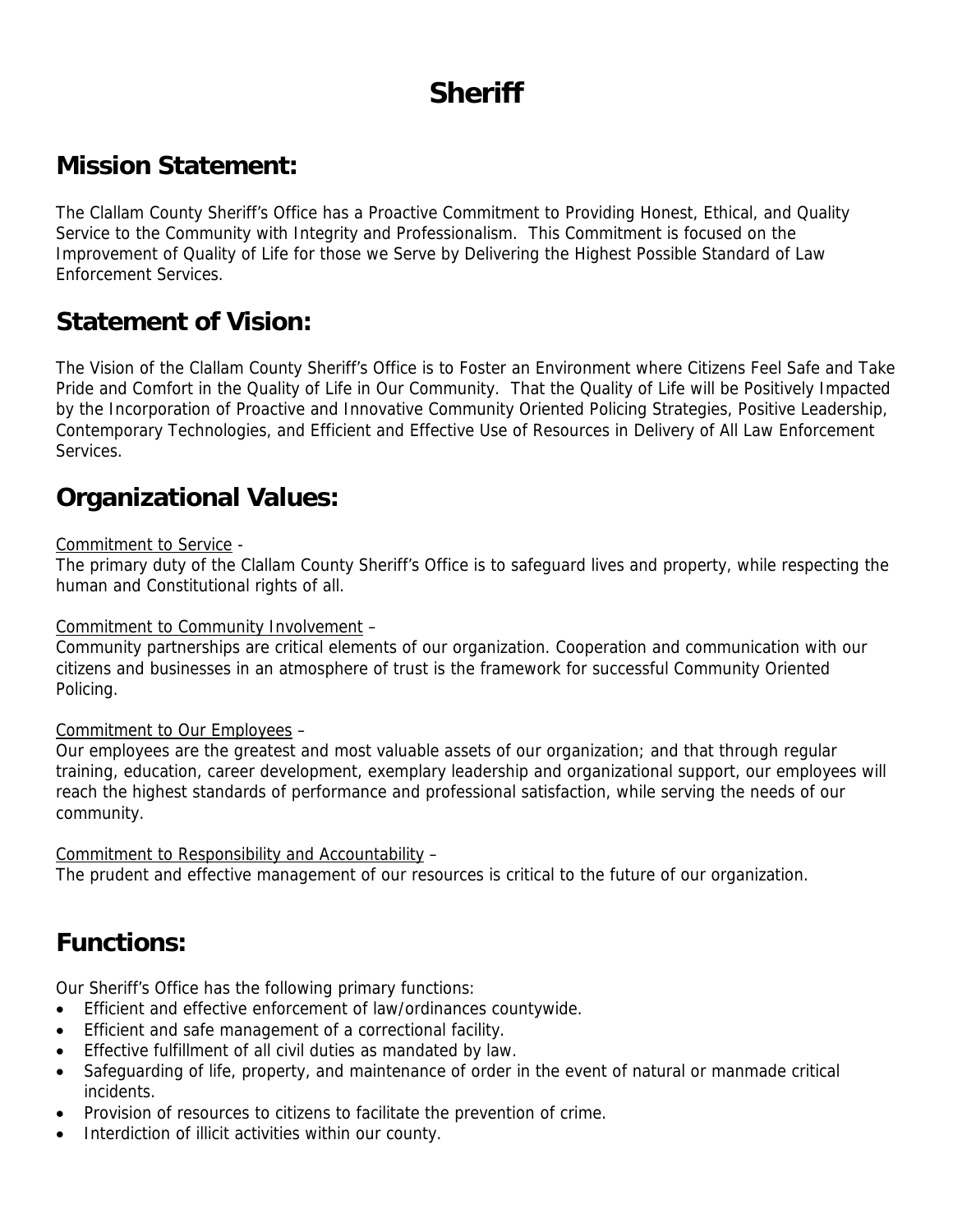# **Long Term Goals:**

- Continually enhance public trust through efficiency and responsibly utilizing funds while fostering a customer service attitude among our members.
- Develop additional ways for all members of the department to interact positively with the citizens of our County, especially with the youth of this County.
- Develop a partnership with all stakeholders involved in the administration of criminal justice to better serve our community.
- Effectively recruit, develop, and retain high quality employees while improving staffing levels to industry standards.
- Aggressive pursuit of grants and other funding resources to address emerging challenges.
- Develop a plan for funding and construction of a new centralized multi-agency evidence storage facility.
- Purchase of "Krimesite" Ultraviolet Imaging device for locating and photographing fingerprints on all surfaces.
- Improve fingerprint method for Concealed Pistol License applicants by obtaining an automated fingerprint machine.
- Develop and contruct a new and improved joint Emergency Operations Center to provide critical incident management throughout the County.

# **Short Term Objectives:**

- Maintain current manpower levels.
- Continue to find ways to address officer safety through training and new technology.
- Secure funding and technology to complete Phase II of the OPSCAN plan to place digital mobile data consoles in all Operations vehicles.
- Develop funding source, purchase, and install mobile data capability for patrol operations allowing in-car data communications with PENCOM and State/NCIC.
- Continued enhancement of Sheriff's internet page.
- Identify additional time-saving and cost effective uses of the Sheriff's intranet web site for storage and dissemination of internal information.
- Final development and implementation of the courthouse Critical Incident Response Plan.
- Complete audit and purge of all property and evidence storage locations.
- Establish a solid communications link between patrol / operations division and the Community Services division thereby enhancing Community Oriented Policing responses to areas of need.
- Restore current Emergency Operations Center to a functional operational level to adequately manage a major event or disaster.
- Obtain grant funding to increase and enhance volunteer programs and participation within the sheriff's Office to increase community awareness, health, safety and welfare.

# **Accomplishments in 2009:**

- Completed basic and field training of new hire Deputy assigned to the west end regions. This is significant as it represents the first time in many years the Clallam County Sheriff's Office has achieved full operational staffing reducing overtime and maximizing the response to criminal activity with the number of deputies allotted.
- The Criminal Investigations Bureau returned to full staffing as well with the re-assignment of a third detective.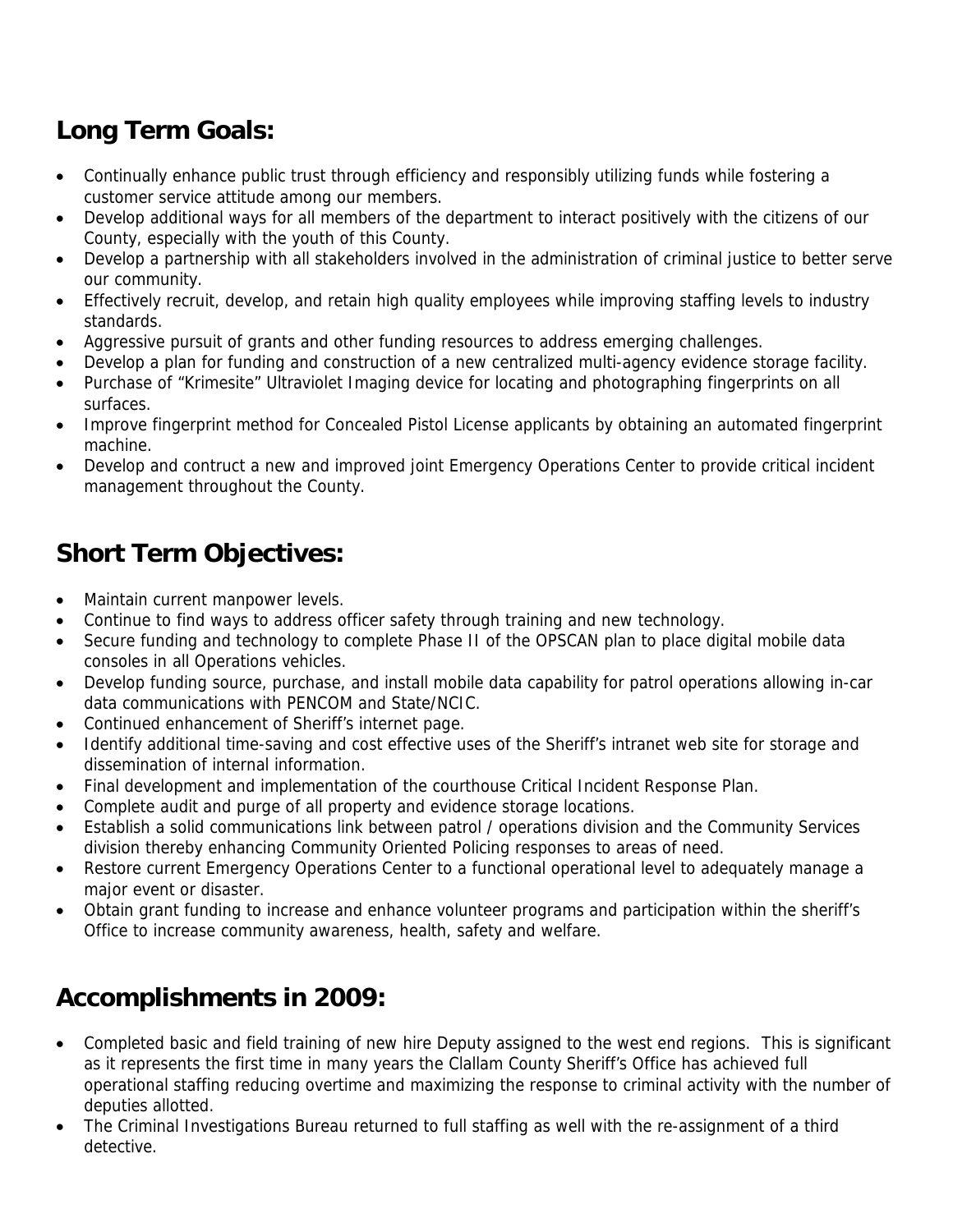- The traffic section advances include training of one deputy to a Technical Investigators level and the addition of another deputy to the small team. This deputy completed Advanced Accident Investigation and become familiar with Total Station practices.
- Enhanced Search and Rescue Operations with planned focused training, the certification of a swiftwater specialized unit and the addition of several new volunteers.
- Search and Rescue obtained a replacement vehicle to replace the 1971 Suburban that was in use. A 1999 Suburban was put into service to aid in SAR responses. Search and Rescue obtained a donated Ambulance through Olympic Ambulance that will now serve as a mobile crew coordination center for SAR.
- The revamped team connect for patrol was a continued success and the newly promoted sergeants successfully competed probation.
- Upgraded department training and achieved Criminal Justice Training Commission training standards required for all sworn personnel.
- Formalized volunteer "Cold Case" investigator protocols for efficient resurrection and investigation of major cases that have been shelved.
- Completed contract negotiations for 5 union contracts.
- Resurrected the Sheriff's Office Annual Report after approximately 15 years so citizens and county personnel can view department programs and accomplishments.
- Conducted a complete inventory of all evidence and property items in the department evidence storage. Old evidence is being purged and removed from the system. Evidence re-structure and re-organization is underway to provide better tracking and management of items being held.
- Initiated agreements with Department of Natural Resources and with Clallam County to provide new office space in Forks for the West-end detachment that will be both secure and accessible to the public.
- Initiated interagency discussions and obtained federal grants to study the feasibility of a joint agency emergency operations center to serve the county in the event of a disaster or catastrophic event.
- All basic uniform and equipment for deputies, corrections officers, and support staff were brought up to professional standards.
- Obtained a federal grant which provided all new portable radios and new vehicle radios for deputies.
- Initiated discussions with PENCOM advisory board regarding upgrading dispatch and Records Management Systems (RMS) through New World Systems to the new Microsoft platform. The current RMS will no longer be supported in 18 months. Discussions with New World Systems include upgrading the communications system to accommodate Mobile Data Terminals in patrol vehicles.
- Accomplished a complete review of all disciplinary files from 1983 to present and brought the disciplinary file system into compliance with mandated retention schedules.
- Filled all Sheriff's Advisory Committee positions and commenced regular Sheriff's Advisory Committee meetings.
- Accomplished replacement of the Sheriff's Office radio repeater in Canada (1970's vintage) to significantly enhance mobile communications.
- Senior staff completed the first Criminal Justice Training Commission (CJTC) senior management training course "Leading Police Organizations" which constituted 160 hours of classroom training with significant take home study projects. The LPO course is expected to become the State training standard for senior police administrator's.
- Actively supported re-establishment of the Violent Crimes Task Force to involve both private and government organizations in discussions to address and eliminate family violence and violence against women.
- Began transition to newer LED emergency lighting for patrol vehicles to save energy and reduce costs by eliminating the need to keep patrol cars running while emergency lights are in use at crimes scenes and vehicle accident scenes.
- Initiated the Sheriff's Chaplain program with volunteer Chaplains to assist deputies with citizens affected by traumatic events and to assist department personnel who deal with traumatic death scenes and events.
- Restructured office security to come into compliance with state accreditation standards.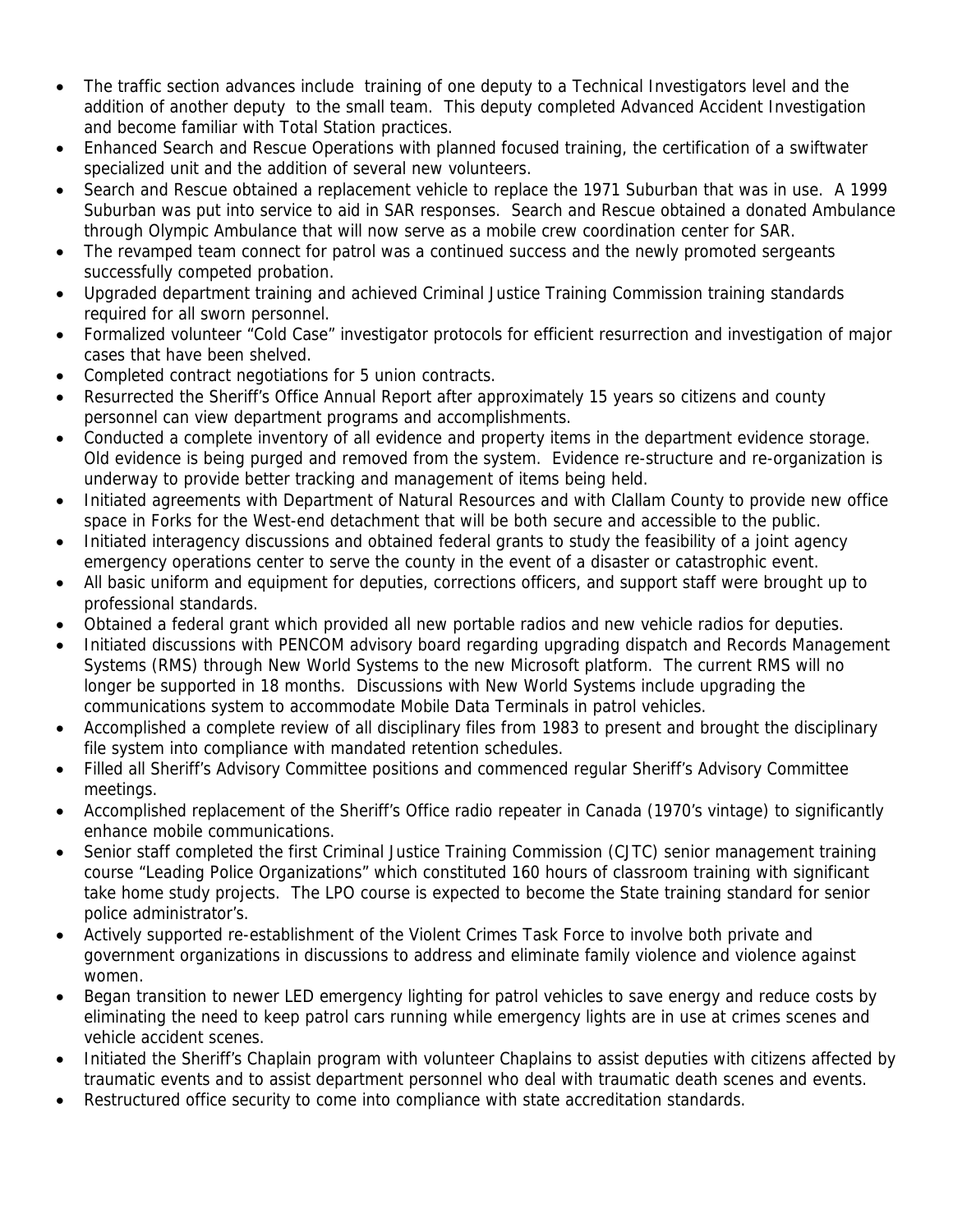- Returned animal control responsibility to the Sheriff's Office. Hired one Animal Control Deputy to manage and maintain a viable animal control program within the county and to begin the program restructuring process.
- Purchased 7 new patrol cars in a major effort to bring patrol car mileage closer to 125,000 turn in rate. This has been shown to significantly reduce vehicle repair costs and increases fuel economy.
- Through partnerships with Department of Community Development several long standing community problems have been resolved.
	- o Over 12 Neighborhood Empowerment Workshops have been held
	- o Map Your Neighborhood training and Neighborhood watch programs have been provided to over 650 Clallam County Residents
	- o Volunteer Special Deputies have been training with and providing training to the Incident Management Team for emergency activations
	- o Community participation in telephone & email inquiries and reporting, community policing and Map Your Neighborhood continues to increase.

#### • **Performance Indicators:**

- Monitoring of peak-time coverage and response times
- Monitoring of hot call response statistics
- Monitoring of department overtime use against special circumstances and unforeseen events
- Monitoring of department progress to ensure successful completion of scheduled project work

| Type of Activity                                  | 2007 Actual | 2008 Actual | 6/30/09<br>Actual | 2010<br>Projected |
|---------------------------------------------------|-------------|-------------|-------------------|-------------------|
| Incidents (calls for service) handled             | 15,082      | 15,072      | 7,542             |                   |
| Case reports written and processed                | 3,060       | 2,698       | 1,260             |                   |
| Traffic stops                                     | 3,661       | 4,218       | 1,839             |                   |
| Civil papers served                               | 1,885       | 1,669       | 780               |                   |
| Civil papers processed                            | 2,496       | 2,063       | 978               |                   |
| Civil paper attempts                              | 2,181       | 1,854       | 995               |                   |
| Evictions                                         | 55          | 50          | 30                |                   |
| Concealed pistol licenses issued                  | 843         | 903         | 596               |                   |
| Pistol Transfers processed                        | 595         | 760         | 457               |                   |
| <b>Harvest Permits issued</b>                     | 252         | 246         | 97                |                   |
| Animal control incidents handled                  | 276         | 1,267       | 705               |                   |
| Animal control case reports written and processed | 21          | 29          | 13                |                   |
| <b>DUI Victims Panel attendance</b>               | 319         | 222         | 103               |                   |
| <b>Traffic School attendance</b>                  | 263         | 355         | 167               |                   |

#### **Workload Indicators:**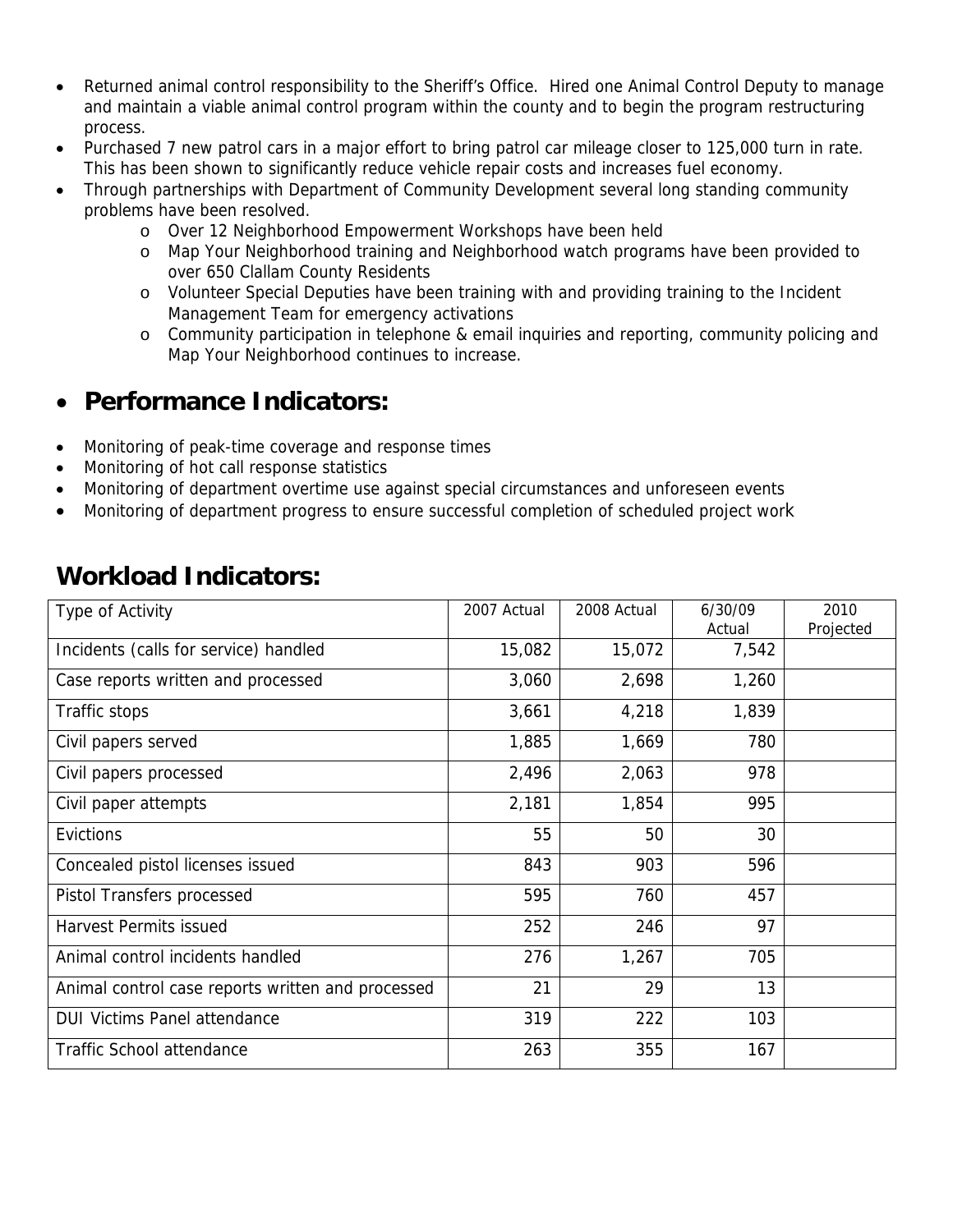# **Staffing Level:**

|                                                    | 2007 Actual | 2008 Actual    | 6/30/09        | 2010          |
|----------------------------------------------------|-------------|----------------|----------------|---------------|
|                                                    |             |                | Actual         | <b>Budget</b> |
| <b>Full Time Equivalents Sheriff's Operations</b>  | 43          | 43             | 42             | 42            |
| Administration                                     | 2.5         | 4.5            | 4.5            | 4.5           |
| Investigations                                     |             | 3              |                |               |
| Patrol                                             | 25          | 28             | 28             | 27            |
| <b>Support Services</b>                            | 7.5         | 5.5            | 5.5            | 5.5           |
| Property Room                                      |             |                |                |               |
| Enhanced 911                                       |             |                | 0              | 0             |
| Full Time Equivalents Sheriff's Community Projects |             | 1.5            | 1.5            | 1.5           |
| <b>Full Time Equivalents Animal Control</b>        |             |                |                |               |
| Full Time Equivalents Sheriff's EMD                | 0           | 0              | 0              |               |
| Full Time Equivalents Sheriff's OPNET Drug         | 2           | $\overline{2}$ |                |               |
| Full Time Equivalents Sheriff's OPSCAN Operations  |             | .3             | $\overline{2}$ | .18           |
| Full Time Equivalents Sheriff's Interoperability   | .5          | $\cdot$ 1      | ი              | 0             |
| Full Time Equivalents Sheriff's PSIC Grant         |             | .1             | .3             | .32           |
| Full Time Equivalents Federal Forest               |             | 0              |                | O             |

# **Operating Budgets**

## **Revenues - Sheriff's Operations**

|                                       | 2007 Actual | 2008 Actual | 6/30/09     | 2010          |
|---------------------------------------|-------------|-------------|-------------|---------------|
|                                       |             |             | Actual      | <b>Budget</b> |
| Taxes                                 |             |             |             |               |
| Licenses and Permits                  | 36,354      | 41,676      | 29,276      | 49,000        |
| Intergovernmental Revenues            | 387,875     | 473,140     | 157,151     | 462,502       |
| <b>Charges for Goods and Services</b> | 121,060     | 44,246      | 19,793      | 54,600        |
| <b>Fines and Forfeitures</b>          | 12,273      | 9,107       | 4,771       | 18,950        |
| Miscellaneous Revenues                | 6,682       | 12,051      | 1,692       | 8,050         |
| <b>Nonrevenues</b>                    | $\Omega$    | 0           | O           |               |
| <b>Other Financing Sources</b>        | 450,000     | 650,000     | 450,000     | 450,000       |
| <b>General Tax Support</b>            | 3,239,125   | 3,044,283   | 1,683,574   | 3,709,277     |
| <b>TOTAL</b>                          | \$4,253,369 | \$4,274,503 | \$2,346,257 | \$4,752,379   |

# **Expenditures - Sheriff's Operations**

|                                        | 2007 Actual | 2008 Actual | 6/30/09     | 2010          |
|----------------------------------------|-------------|-------------|-------------|---------------|
|                                        |             |             | Actual      | <b>Budget</b> |
| Salaries and Wages                     | 2,538,047   | 2,507,744   | 1,367,506   | 2,744,762     |
| <b>Personnel Benefits</b>              | 770,624     | 828,077     | 449,146     | 1,020,152     |
| <b>Supplies</b>                        | 147,299     | 143,740     | 67,647      | 97,445        |
| Other Services and Charges             | 249,685     | 254,160     | 129,558     | 252,700       |
| <b>Intergovernmental Services</b>      | 148,259     | 157,622     | 98,739      | 195,674       |
| <b>Interfund Payments for Services</b> | 361,674     | 373,582     | 201,197     | 366,500       |
| Capital Outlay                         | 37,781      | 9,578       | 32,464      | 75,146        |
| <b>TOTAL</b>                           | \$4,253,369 | \$4,274,503 | \$2,346,257 | \$4,752,379   |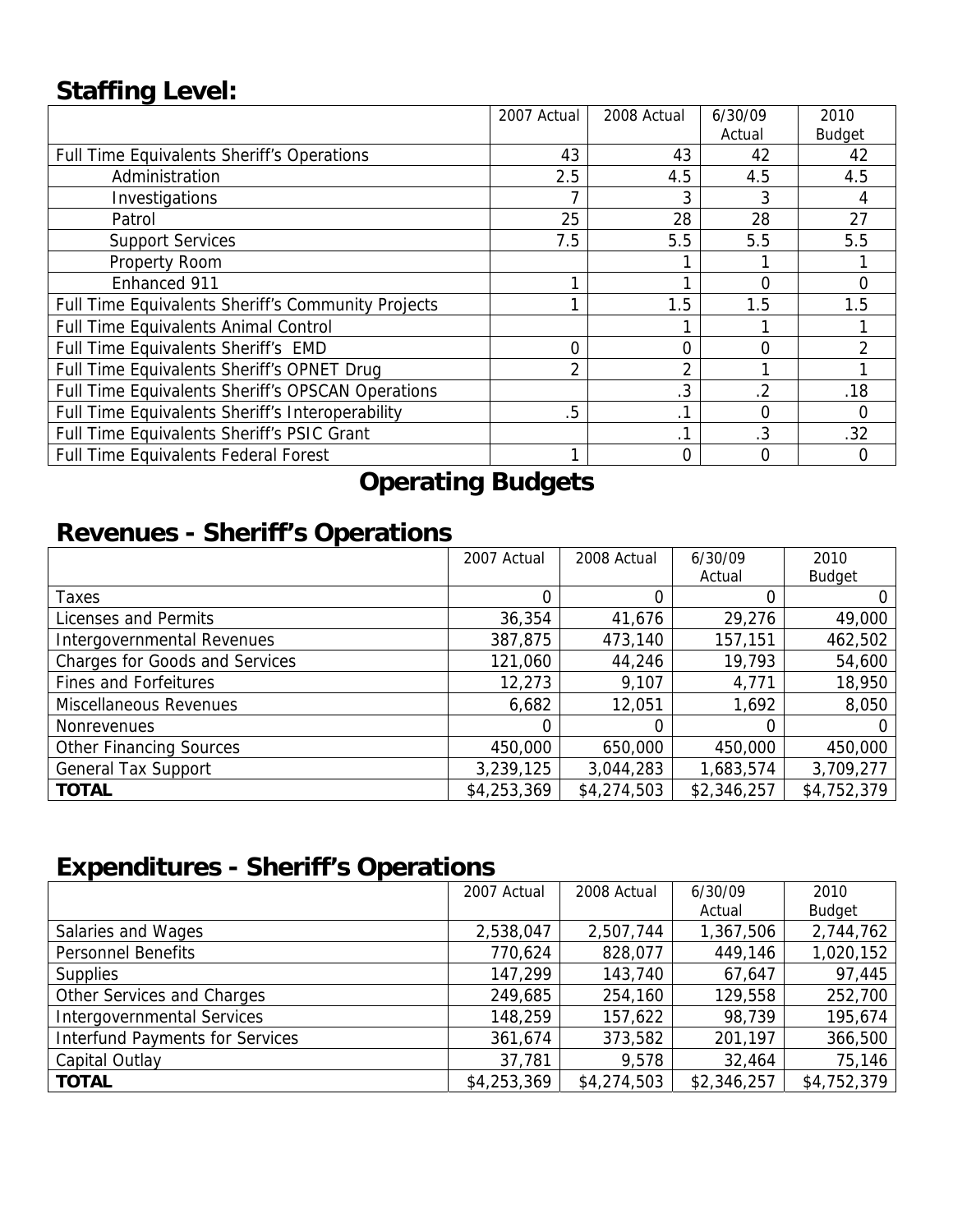#### **Revenues - Sheriff's Community Projects**

|                                       | 2007 Actual | 2008 Actual | 6/30/09  | 2010          |
|---------------------------------------|-------------|-------------|----------|---------------|
|                                       |             |             | Actual   | <b>Budget</b> |
| Taxes                                 |             |             |          |               |
| Licenses and Permits                  |             | 0           |          |               |
| Intergovernmental Revenues            | 81,564      | 76,786      | 50,052   | 103,111       |
| <b>Charges for Goods and Services</b> |             | Ω           |          |               |
| <b>Fines and Forfeitures</b>          | 17,055      | 17,590      | 7,585    | 17,750        |
| Miscellaneous Revenues                | 332         | 105         |          |               |
| <b>Nonrevenues</b>                    |             |             |          |               |
| <b>Other Financing Sources</b>        |             |             |          |               |
| <b>General Tax Support</b>            | 35,740      | 42,391      | 12,641   | 43,752        |
| <b>TOTAL</b>                          | \$134,691   | \$136,872   | \$70,278 | \$164,613     |

# **Expenditures - Sheriff's Community Projects**

|                                        | 2007 Actual | 2008 Actual | 6/30/09  | 2010          |
|----------------------------------------|-------------|-------------|----------|---------------|
|                                        |             |             | Actual   | <b>Budget</b> |
| Salaries and Wages                     | 60,492      | 77,025      | 35,364   | 84,012        |
| <b>Personnel Benefits</b>              | 16,560      | 21,611      | 11,298   | 29,380        |
| <b>Supplies</b>                        | 2,971       | 6,485       | 312      | 22,663        |
| Other Services and Charges             | 42,540      | 19,935      | 15,881   | 24,378        |
| <b>Intergovernmental Services</b>      |             |             |          |               |
| <b>Interfund Payments for Services</b> | 12,128      | 11,816      | 7,423    | 4,180         |
| Capital Outlay                         |             |             |          |               |
| <b>TOTAL</b>                           | \$134,691   | \$136,872   | \$70,278 | \$164,613     |

## **Revenues - Sheriff's Animal Control**

|                                       | 2007 Actual | 2008 Actual | 6/30/09   | 2010          |
|---------------------------------------|-------------|-------------|-----------|---------------|
|                                       |             |             | Actual    | <b>Budget</b> |
| Taxes                                 |             |             |           |               |
| Licenses and Permits                  |             |             |           |               |
| Intergovernmental Revenues            |             |             |           |               |
| <b>Charges for Goods and Services</b> |             |             | 610       | 3,600         |
| <b>Fines and Forfeitures</b>          |             |             |           |               |
| Miscellaneous Revenues                |             |             |           |               |
| <b>Nonrevenues</b>                    | N           |             |           |               |
| <b>Other Financing Sources</b>        |             |             |           |               |
| <b>General Tax Support</b>            | 206,000     | 193,955     | 116,248   | 185,204       |
| <b>TOTAL</b>                          | \$206,000   | \$193,955   | \$116,858 | \$188,804     |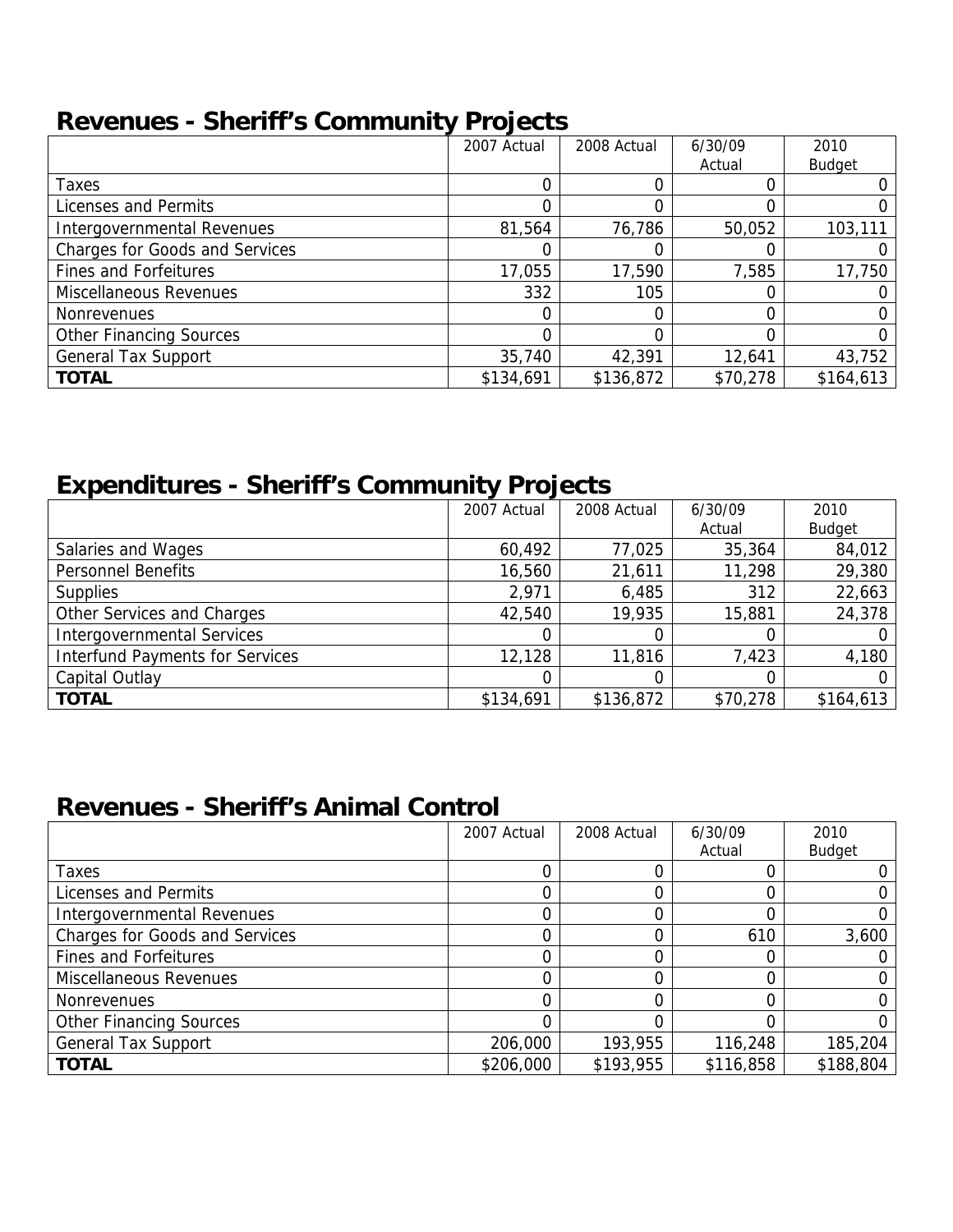## **Expenditures - Sheriff's Animal Control**

|                                        | 2007 Actual | 2008 Actual | 6/30/09   | 2010          |
|----------------------------------------|-------------|-------------|-----------|---------------|
|                                        |             |             | Actual    | <b>Budget</b> |
| Salaries and Wages                     |             | 27,204      | 21,829    | 45,384        |
| <b>Personnel Benefits</b>              |             | 10,790      | 8,494     | 18,646        |
| <b>Supplies</b>                        |             | 2,886       |           | 5,500         |
| Other Services and Charges             | 206,000     | 129,044     | 81,940    | 108,774       |
| <b>Intergovernmental Services</b>      |             |             |           |               |
| <b>Interfund Payments for Services</b> |             | 8,622       | 4,595     | 10,500        |
| Capital Outlay                         |             | 15,409      |           |               |
| <b>TOTAL</b>                           | \$206,000   | \$193,955   | \$116,858 | \$188,804     |

## **Revenues - Sheriff's Search and Rescue**

|                                       | 2007 Actual | 2008 Actual | 6/30/09  | 2010          |
|---------------------------------------|-------------|-------------|----------|---------------|
|                                       |             |             | Actual   | <b>Budget</b> |
| Taxes                                 |             |             |          |               |
| Licenses and Permits                  |             | 0           |          |               |
| Intergovernmental Revenues            |             |             |          |               |
| <b>Charges for Goods and Services</b> |             |             |          |               |
| <b>Fines and Forfeitures</b>          |             |             |          |               |
| Miscellaneous Revenues                | 10          | 21          | 16       | 500           |
| <b>Nonrevenues</b>                    |             | 0           |          |               |
| <b>Other Financing Sources</b>        |             | 0           |          |               |
| <b>General Tax Support</b>            | 12,867      | 17,010      | 24,974   | 17,650        |
| <b>TOTAL</b>                          | \$12,877    | \$17,031    | \$24,990 | \$18,150      |

## **Expenditures - Sheriff's Search and Rescue**

|                                        | 2007 Actual | 2008 Actual | 6/30/09  | 2010          |
|----------------------------------------|-------------|-------------|----------|---------------|
|                                        |             |             | Actual   | <b>Budget</b> |
| Salaries and Wages                     |             |             |          |               |
| <b>Personnel Benefits</b>              |             |             |          |               |
| <b>Supplies</b>                        | 6,707       | 10,177      | 9,488    | 9,500         |
| Other Services and Charges             | 5,010       | 5,150       | 3,806    | 5,150         |
| <b>Intergovernmental Services</b>      |             |             |          | 3,500         |
| <b>Interfund Payments for Services</b> | 1,160       | 1,704       | 1,291    |               |
| Capital Outlay                         |             |             | 10,405   |               |
| <b>TOTAL</b>                           | \$12,877    | \$17,031    | \$24,990 | \$18,150      |